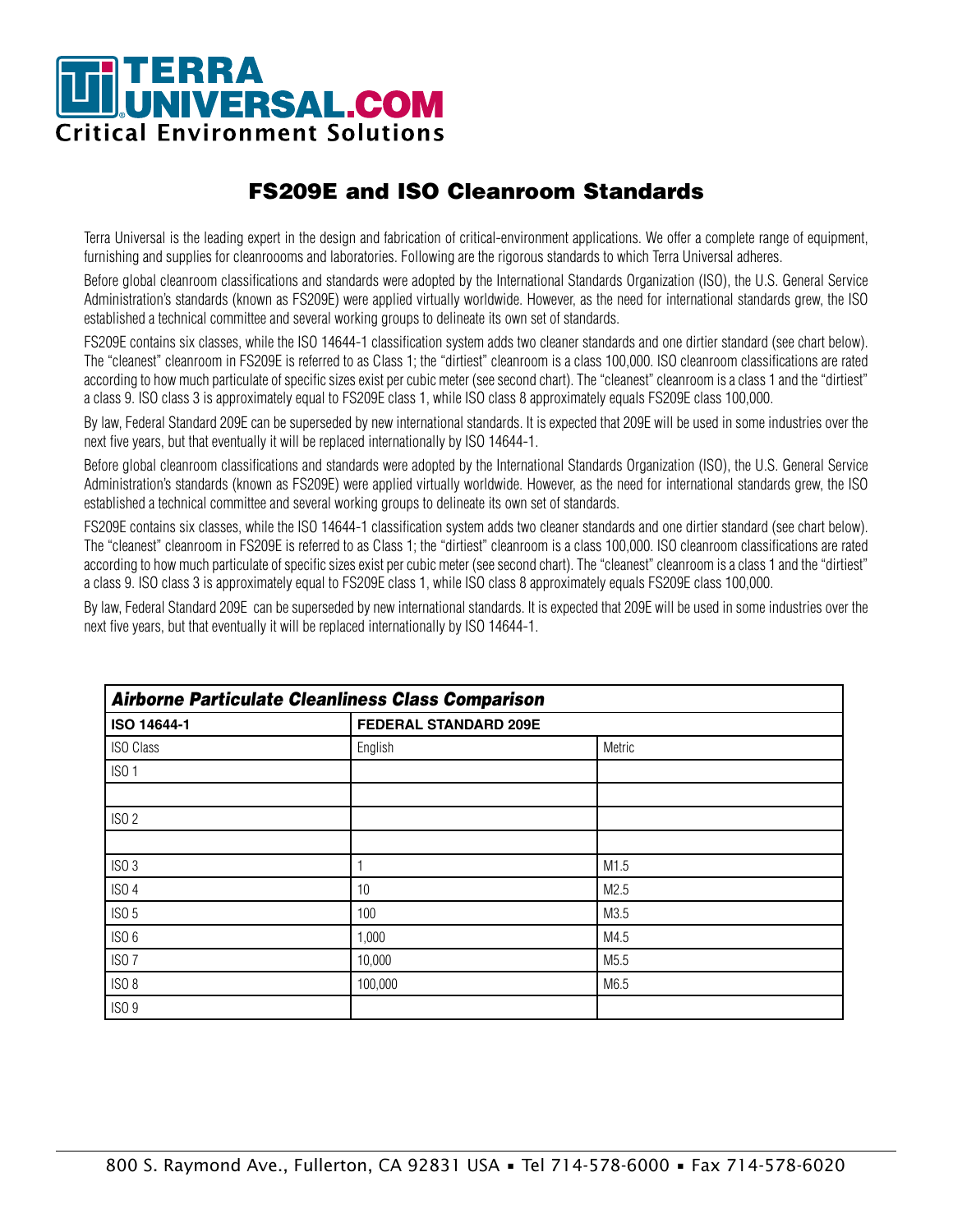|--|--|

| Airborne Particulate Cleanliness Classes (by cubic meter): |              |                                                        |              |              |           |           |
|------------------------------------------------------------|--------------|--------------------------------------------------------|--------------|--------------|-----------|-----------|
| <b>CLASS</b>                                               |              | Number of Particles per Cubic Meter by Micrometer Size |              |              |           |           |
|                                                            | $0.1$ micron | 0.2 micron                                             | $0.3$ micron | $0.5$ micron | micron    | 5 microns |
| IS <sub>01</sub>                                           | 10           | 2                                                      |              |              |           |           |
| IS <sub>02</sub>                                           | 100          | 24                                                     | 10           |              |           |           |
| ISO <sub>3</sub>                                           | 1.000        | 237                                                    | 102          | 35           | 8         |           |
| IS <sub>04</sub>                                           | 10.000       | 2,370                                                  | 1,020        | 352          | 83        |           |
| IS <sub>05</sub>                                           | 100.000      | 23,700                                                 | 10.200       | 3,520        | 832       | 29        |
| ISO <sub>6</sub>                                           | 1,000,000    | 237,000                                                | 102.000      | 35,200       | 8,320     | 293       |
| IS <sub>07</sub>                                           |              |                                                        |              | 352.000      | 83.200    | 2,930     |
| ISO <sub>8</sub>                                           |              |                                                        |              | 3.520.000    | 832.000   | 29,300    |
| ISO <sub>9</sub>                                           |              |                                                        |              | 35,200,000   | 8,320,000 | 293.000   |

In cleanrooms, particulate concentration changes over time — from the construction and installation of equipment to its operational status. ISO delineates three cleanroom classification standards: as-built, at-rest and operational. As instruments and equipment are introduced and particulates rise, an "as-built" cleanroom becomes an "at-rest" cleanroom. When people are added to the matrix, particulate levels rise still further in the "operational" cleanroom.

ISO 14644-2 describes the type and frequency of testing required to conform to certain standards. The following tables indicate mandatory and optional tests.

| <b>Required Testing (ISO 14644-2)</b>                         |             |                       |                       |  |
|---------------------------------------------------------------|-------------|-----------------------|-----------------------|--|
| <b>Schedule of Tests to Demonstrate Continuing Compliance</b> |             |                       |                       |  |
| <b>Test Parameter</b>                                         | Class       | Maximum Time Interval | <b>Test Procedure</b> |  |
| Particle Count Test                                           | $\le$ ISO 5 | 6 Months              | ISO 14644-1 Annex A   |  |
|                                                               | $>$ ISO 5   | 12 Months             |                       |  |
| Air Pressure Difference                                       | All Classes | 12 Months             | ISO 14644-1 Annex B5  |  |
| Airflow                                                       | All Classes | 12 Months             | ISO 14644-1 Annex B4  |  |

| <b>Optional Testing (ISO 14644-2)</b>        |             |                       |                       |
|----------------------------------------------|-------------|-----------------------|-----------------------|
| <b>Schedule of Additional Optional Tests</b> |             |                       |                       |
| <b>Test Parameter</b>                        | Class       | Maximum Time Interval | <b>Test Procedure</b> |
| Installed Filter Leakage                     | All Classes | 24 Months             | ISO 14644-1 Annex B6  |
| <b>Containment Leakage</b>                   | All Classes | 24 Months             | ISO 14644-1 Annex B4  |
| Recovery                                     | All Classes | 24 Months             | ISO 14644-1 Annex B13 |
| Airflow Visualization                        | All Classes | 24 Months             | ISO 14644-1 Annex B7  |

Today, in addition to ISO 14644-1 and ISO 14644-2, eight other cleanroom standards documents are being prepared. Many are in the final voting stage and can be legally used in the trade (see chart).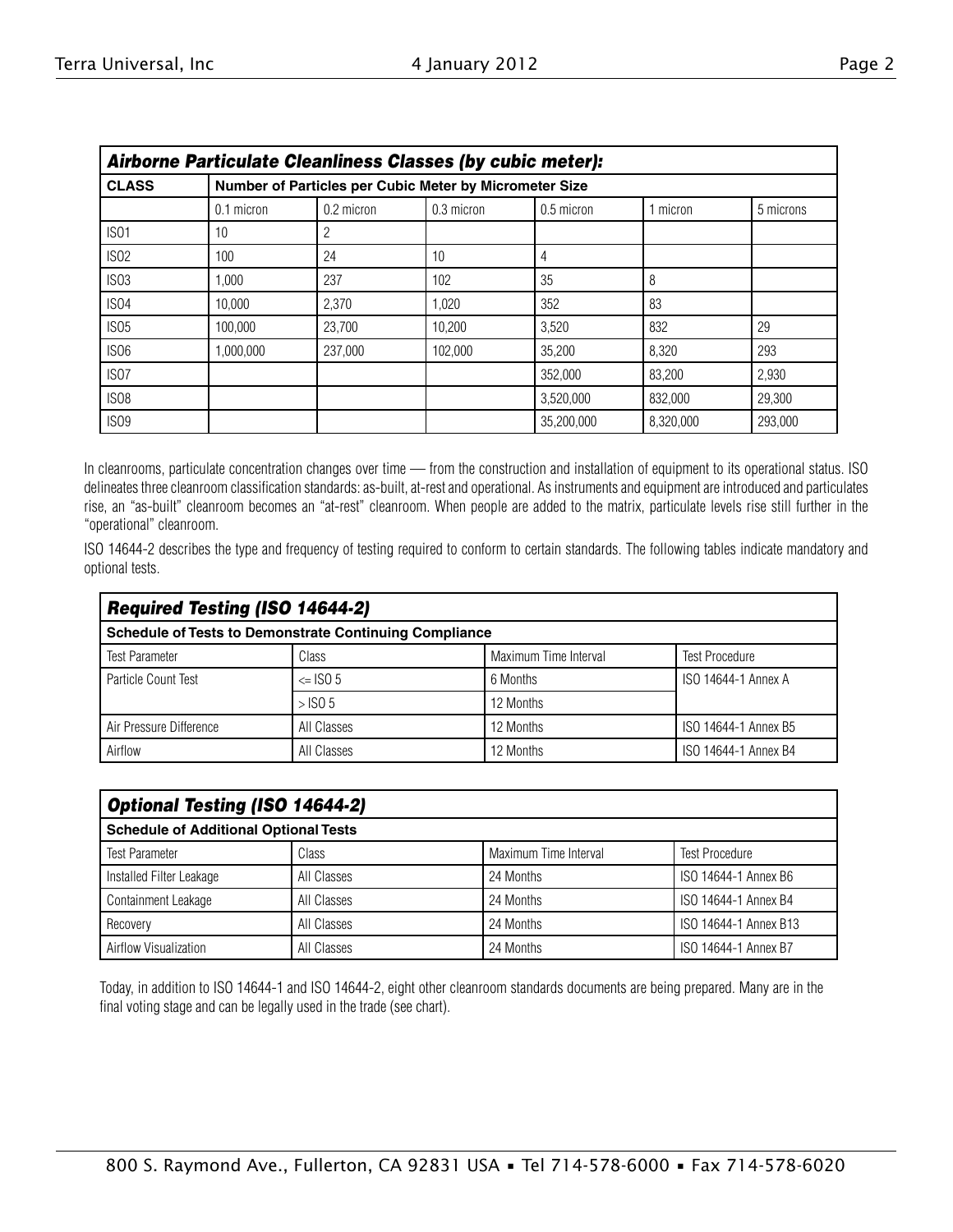|--|--|

| <b>ISO Document</b> | <b>Title</b>                                                                           |
|---------------------|----------------------------------------------------------------------------------------|
| ISO 14644-1         | <b>Classification of Air Cleanliness</b>                                               |
| ISO 14644-2         | Cleanroom Testing for Compliance                                                       |
| ISO 14644-3         | Methods for Evaluating and Measuring Cleanrooms and Associated Controlled Environments |
| ISO 14644-4         | Cleanroom Design and Construction                                                      |
| ISO 14644-5         | <b>Cleanroom Operations</b>                                                            |
| ISO 14644-6         | Terms, Definitions and Units                                                           |
| ISO 14644-7         | <b>Enhanced Clean Devices</b>                                                          |
| ISO 14644-8         | <b>Molecular Contamination</b>                                                         |
| ISO 14698-1         | <b>Biocontamination: Control General Principles</b>                                    |
| ISO 14698-2         | Biocontamination: Evaluation and Interpretation of Data                                |
| ISO 14698-3         | Biocontamination: Methodology for Measuring Efficiency of Cleaning Inert Surfaces      |

#### **The USA source for ISO documents is:**

Institute of Environmental Sciences & Technology (IEST) 5005 Newport Drive, Suite 506 Rolling Meadows, IL 60008-3841 http://www.iest.org Phone: (847) 255-1561 Fax: (847) 255-1699

#### **The source for FS209E documents at the General Services Administration is:**

Standards Order Desk Naval Publications and Forms Center 700 Robbins Avenue Section D BLD4 Philadelphia, PA 19111 Phone: (215) 697-2667 Fax: (215) 697-2978

#### **ISO and Federal Air Change Rates for Cleanrooms**

A critical factor in cleanroom design is controlling air-change per hour (ACH), also known as the air-change rate, or ACR. This refers to the number of times each hour that filtered outside air replaces the existing volume in a building or chamber. In a normal home, an air-conditioner changes room air 0.5 to 2 times per hour. In a cleanroom, depending on classification and usage, air change occurs anywhere from 10 to more than 600 times an hour.

ACR is a prime variable in determining ISO and Federal cleanliness standards. To meet optimal standards, ACR must be painstakingly measured and controlled. And there is some controversy. In an appendix to its ISO 14644-1 cleanliness standard, the International Standards Organization addressed applications for microelectronic facilities only. (ISO classes 6 to 8; Federal Standards 1,000, 10,000 and 100,000.) The appendix contained no ACR standards for pharmaceutical, healthcare or biotech applications, which may require higher ACR regulations.

According to current research, case studies and experiments, using an ACR range (rather than one set standard) is a better guideline for cleanliness classification. This is true because the optimal ACR varies from cleanroom to cleanroom, depending on factors such as internal equipment, staffing and operational purpose. Everything depends on the level of outside contaminants trying to enter the facility versus the level of contaminants being generated on the inside.

The breadth of these ranges reflects how dramatically people and processes affect cleanliness. Low-end figures within each contamination class generally indicate air velocity and air change requirements for an as-built or at-rest facility—where no people are present and no contaminating processes under way. When there are people and processes producing contaminants, more air changes are required to maintain optimal cleanliness standards. For instance, some manufacturers insist on as many as 720 air changes per hour to meet Class 10 standards.

Determining the appropriate number of air changes for a particular application requires careful evaluation of factors such as the number of personnel, effectiveness of garbing protocol, frequency of access, and cleanliness of process equipment.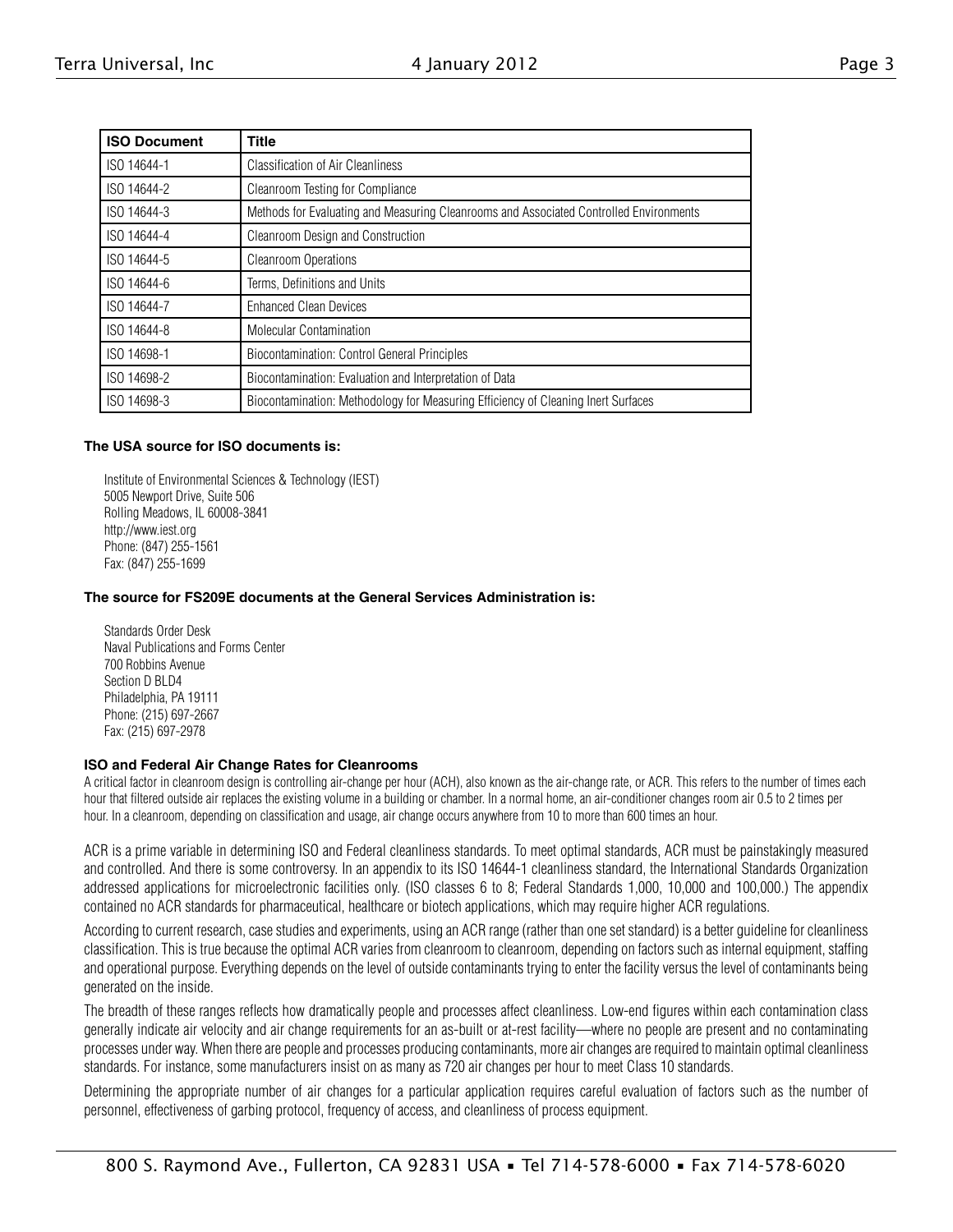Rajan Jaisinghani, in his paper "Energy Efficient Low Operating Cost Cleanroom Airflow Design," presented at ESTECH 2003, recommended the following ranges based on FS209E classifications:

| <b>FS Cleanroom Class</b> | <b>ISO Equivalent Class</b> | <b>Air Change Rate</b> |
|---------------------------|-----------------------------|------------------------|
|                           | ISO <sub>3</sub>            | 360-540                |
| 10                        | ISO <sub>4</sub>            | 300-540                |
| 100                       | <b>ISO 5</b>                | 240-480                |
| 000,                      | ISO <sub>6</sub>            | 150-240                |
| 10,000                    | ISO <sub>7</sub>            | 60-90                  |
| 100,000                   | ISO <sub>8</sub>            | $5 - 48$               |

Jaisinghani's recommendations concur with other recent studies of ACR, which criticize some existing air rate standards (developed in the 1990s) as being unscientific because they are based on fans and filters inferior to today's models. So when these older standards are applied, the resulting ACR is often too high. In fact, some studies have found that reducing the ACR (and its attendant air turbulence) can result in a cleaner atmosphere.

This was demonstrated in a study conducted by Pacific Gas and Electric (San Francisco) and the Lawrence Berkeley National Laboratory (Berkeley). The study measured air change rates in several ISO Class-5 cleanrooms and came to the conclusion that there is "no consistent design strategy for air change rate, even for cleanrooms of the same cleanliness classification."

ACR rates have critical design implications, especially when considering desired cleanliness, fan size and lower energy costs. The PG&E/Berkeley study caused many designers to reduce fan sizes. In short, a lower ACR often resulted in cleaner air.

The study revealed three abiding principles:

- Lower air change rates result in smaller fans, which reduce both initial investment and construction cost.
- Fan power is proportional to the cube of air change rates or airflow. A 30-percent reduction in air change rate results in a power reduction of approximately 66 percent.
- By minimizing turbulence, lower airflow may improve cleanliness.

The study focused on Class-5 cleanrooms, concluding that an ACR range of from 250 to 700 air changes per hour is standard, but that "actual operating ACRs ranged from 90 to 625." It added that all of these optimized cleanrooms were certified and performing at ISO Class-5 conditions with these lower ACRs. Finally, the study concluded that rarely does a Class-5 facility require an ACR of more than 300.

The study also found that the "[b]est practice for ACRs is to design new facilities at the lower end of the recommended ACR range," with variable speed drives (VSDs) built in so that air flow adjustments can be made under actual operating conditions.

In his report "An examination of ACRs: An opportunity to reduce energy and construction costs," Peter Rumsey, PE, CEM, essentially concurred with the PG&E-commissioned study by Berkeley. Rumsey issued a caveat, then brushed it aside by citing research subsequent to Berkeley's: "Air cleanliness is a critical component of any cleanroom, far outweighing energy saving priorities. Designers and operators need evidence from others who have tried similar strategies in order to address the perceived risks of lowering air change rates."

Rumsey then went on to cite studies done by International Sematech (Austin, Texas); the Massachusetts Institute of Technology (Cambridge, Mass.); Intel (Santa Clara, Calif.); and Sandia National Laboratories (Albuquerque, N.M.), which echoed the Berkeley study.

In summary, current research and thinking on air change rates indicate that some existing standards are too high and can be lowered while still meeting all ACR criteria.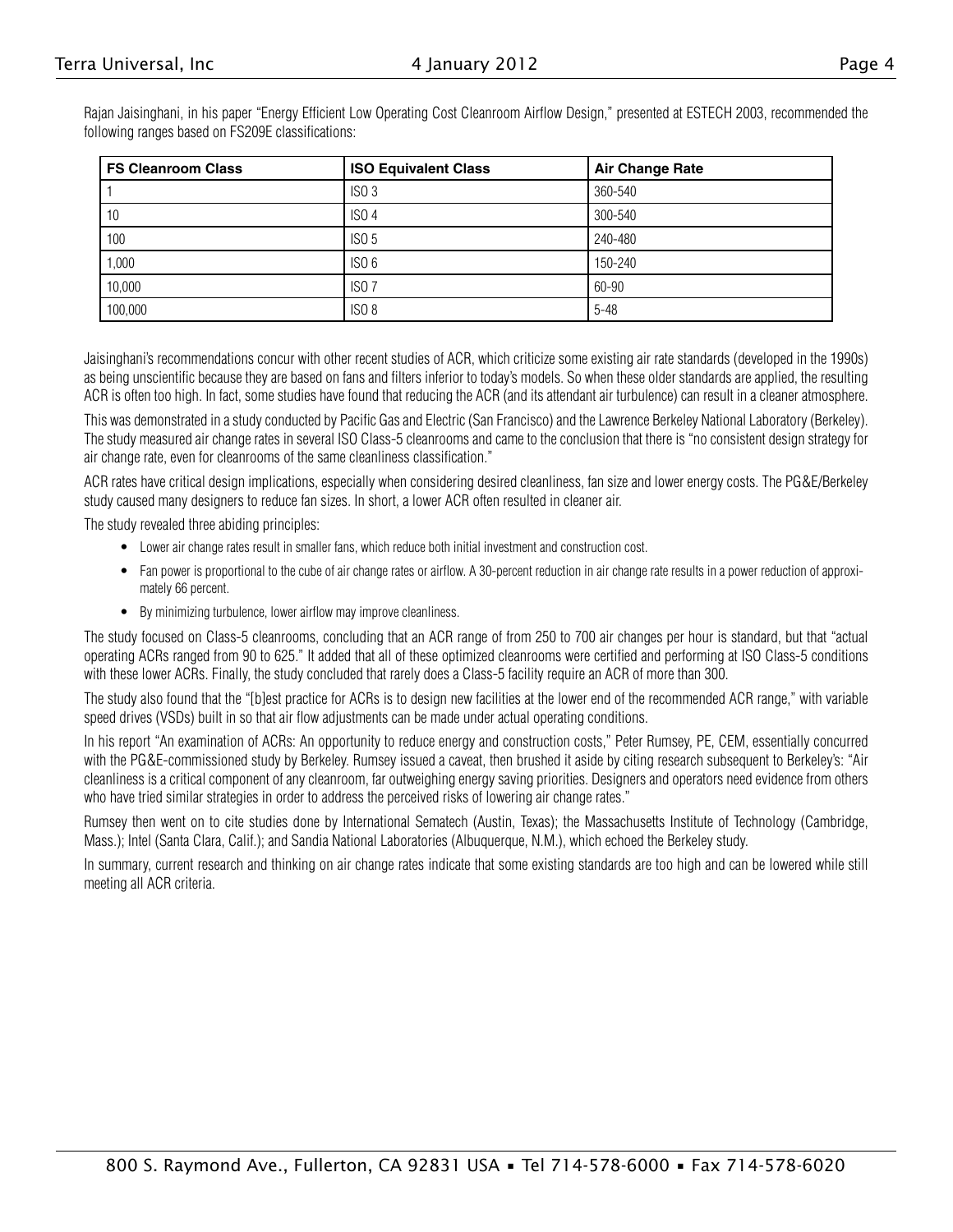#### **Federal and ISO Ceiling Fan Coverage Specifications**

Achieving the optimal air change rate requires proper ceiling fan coverage. The cleanest modular cleanroom incorporates filter/fan units (FFUs) in every 2' x 4' (610 mm x 1219 mm) ceiling bay. This near-100% coverage provides a laminar flow of filtered air to quickly remove contaminants from the room, thus meeting FS209E standards for Class 10 and ISO Class 1 standards.

Such coverage, especially in a large cleanroom, can lead to higher energy consumption, thus increasing costs for both initial construction and ongoing operation. In most cases, a smaller percentage of ceiling coverage produces adequate cleanliness.

This table illustrates the percentage of ceiling coverage recommended for each cleanliness class, again as a range:

| <b>Class</b>         | <b>Ceiling Coverage (Percentage)</b> |
|----------------------|--------------------------------------|
| SO 8 (Class 100,000) | $5 - 15%$                            |
| ISO 7 (Class 10,000) | $15 - 20%$                           |
| ISO 6 (Class 1,000)  | $25 - 40%$                           |
| ISO 5 (Class 100)    | $35 - 70%$                           |
| ISO 4 (Class 10)     | $50 - 90\%$                          |
| ISO 3 (Class 1)      | $60 - 100\%$                         |
| ISO 1-2              | $80 - 100\%$                         |

#### **Federal and ISO Airflow Velocity Standards**

In addition to ACR and ceiling coverage, the third factor integral to maintaining cleanliness is fan-generated air speed. Again, higher airflow velocity results in a "cleaner" cleanroom. The term "ventilation efficiency" refers to the speed of filtered air passing through the cleanroom in addition to the number of air changes per hour (ACH or ACR).

An earlier chart showed a range of recommended air change rates (ACRs) for different classes of cleanrooms. Ranges are given because as-built and at-rest facilities require a smaller ACR than an operational cleanroom, where both people and equipment are actively engaged. Non-operational cleanrooms are found in the lower range; operational cleanrooms higher.

Combining all three factors—ACR, ceiling coverage and airflow velocity—results in the following table:

| <b>Class ISO 146144-1</b><br>(Federal Standard 209E) | <b>Average Airflow Velocity</b><br>m/s (ft/min) | <b>Air Changes Per Hour</b> | <b>Ceiling Coverage</b> |
|------------------------------------------------------|-------------------------------------------------|-----------------------------|-------------------------|
| ISO 8 (Class 100,000)                                | $0.005 - 0.041(1 - 8)$                          | $5 - 48$                    | $5 - 15%$               |
| ISO 7 (Class 10,000)                                 | $0.051 - 0.076(10 - 15)$                        | $60 - 90$                   | $15 - 20%$              |
| ISO 6 (Class 1,000)                                  | $0.127 - 0.203(25 - 40)$                        | $150 - 240$                 | $25 - 40%$              |
| ISO 5 (Class 100)                                    | $0.203 - 0.406(40 - 80)$                        | $240 - 480$                 | $35 - 70%$              |
| ISO 4 (Class 10)                                     | $0.254 - 0.457(50 - 90)$                        | $300 - 540$                 | $50 - 90\%$             |
| ISO 3 (Class 1)                                      | $0.305 - 0.457(60 - 90)$                        | $360 - 540$                 | $60 - 100\%$            |
| $ISO 1-2$                                            | $0.305 - 0.508(60 - 100)$                       | $360 - 600$                 | $80 - 100\%$            |

Before deciding on the appropriate velocity and air changes for your application, Terra Universal recommends careful evaluation of factors such as number of personnel, effectiveness of garbing protocol, access frequency and cleanliness of process equipment. Once the required air change figure is established, the number of required FFUs can be determined using this formula: **No. of FFUs = (Air Changes/Hour ÷60) x (Cubic** 

### **ft. in room÷ 650\*)**

\*CFM output of a loaded FFU

Meeting Class 100 standards using the low-end air change recommendation (240/hour) inside a 12' x 12' x 7' (3302 mm x 3302 mm x 2134 mm) cleanroom, with 1008 cu. ft. of volume, requires 6 FFUs. To meet the same standard using the high-end air change recommendation (480/hour) requires 12 FFUs.